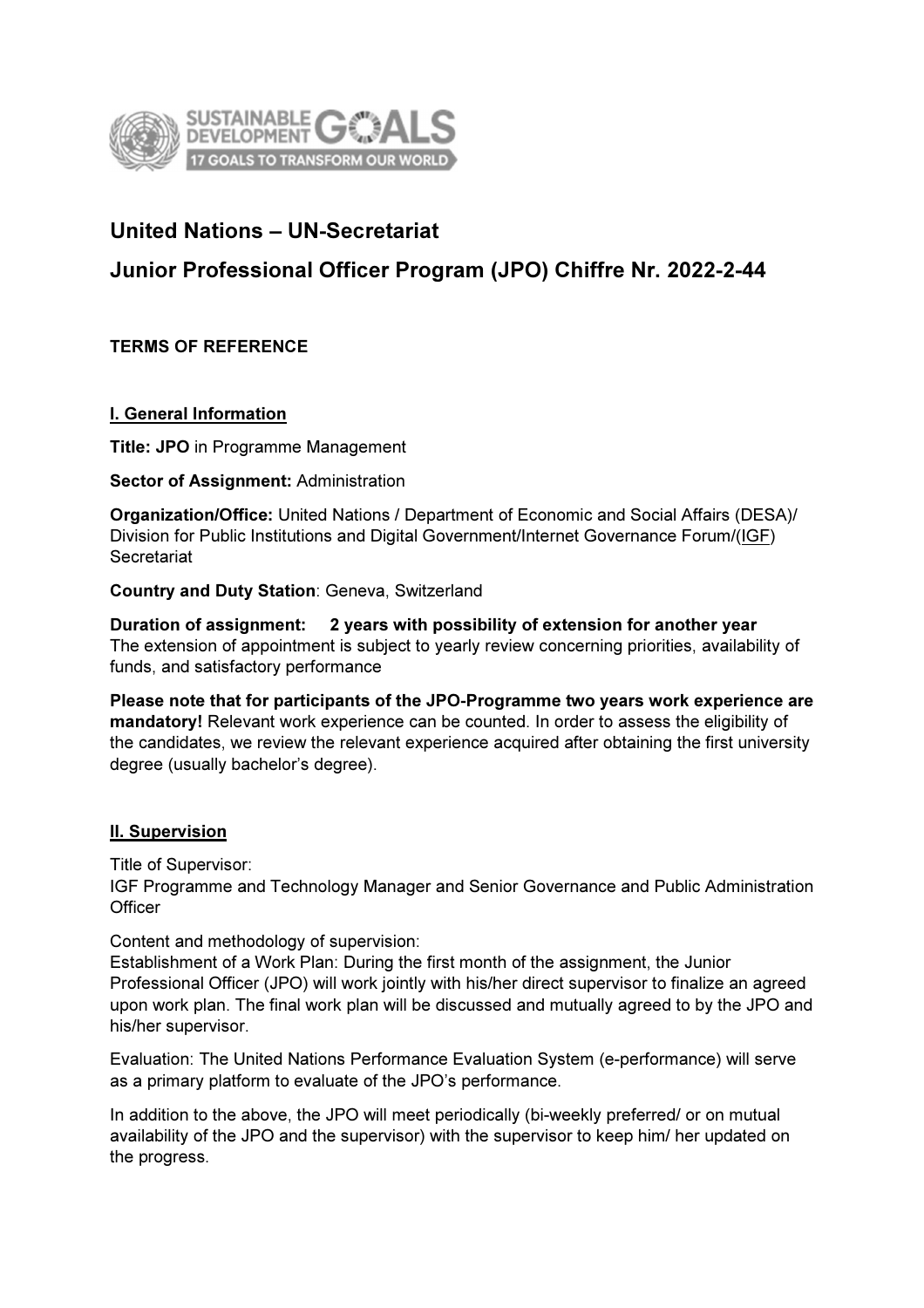## **III. Duties, Responsibilities and Output Expectations**

Within delegated authority, the Junior Programme Officer (JPO) is responsible for the following duties:

- Provides substantive follow-up and stock-taking work stemming from the annual IGF meetings;
- Provides substantive and logistical support work towards preparations for and implementation of the IGF annual meetings;
- Supports the inter-sessional activities of the IGF Multistakeholder Advisory Group (MAG) and broader IGF multistakeholder community and
- Supports communication and outreach efforts of IGF annual meetings and related intersessional activities to intergovernmental bodies, Internet governance entities and relevant stakeholder groups;
- Provides substantive support to DPIDG/DESA, through the IGF Secretariat, on matters related to Internet governance and the IGF.

More specifically, the JPO is required to perform the following tasks, among others:

- Assist the IGF Secretariat at the Open Consultations and Multistakeholder Advisory Group Meetings and help prepare summaries;
- Support the Secretariat efforts to improve the quality and format of IGF outcomes to enhance the impact of the IGF;
- Enhance communication and outreach activities to improve the visibility of the IGF and ensure that the IGF increases its interaction with other relevant intergovernmental bodies, Internet governance entities, the national, regional and youth IGF initiatives and others;
- Prepare summary reports of the virtual MAG meetings;
- Provide substantive support to the Secretariat and DPIDG/UNDESA in work related to the World Summit on the Information Society (WSIS) and any other Internet governance related initiatives;
- Drafting and updating programme paper of annual meetings;
- Support the IGF Secretariat and the Multistakeholder Advisory Group in activities related to inter-sessional work;
- Support the IGF Secretariat and DPIDG/UNDESA in preparing research papers, reports, briefing notes, talking points, draft statements and other materials on matters related to the work of the IGF;
- If necessary, travel and represent the IGF at relevant meetings of stakeholders in Internet governance ecosystem;
- Support the IGF Secretariat in enhancing the inter-linkages between the National and Regional IGFs and the global IGF;
- Support ongoing social media activities of the IGF Secretariat;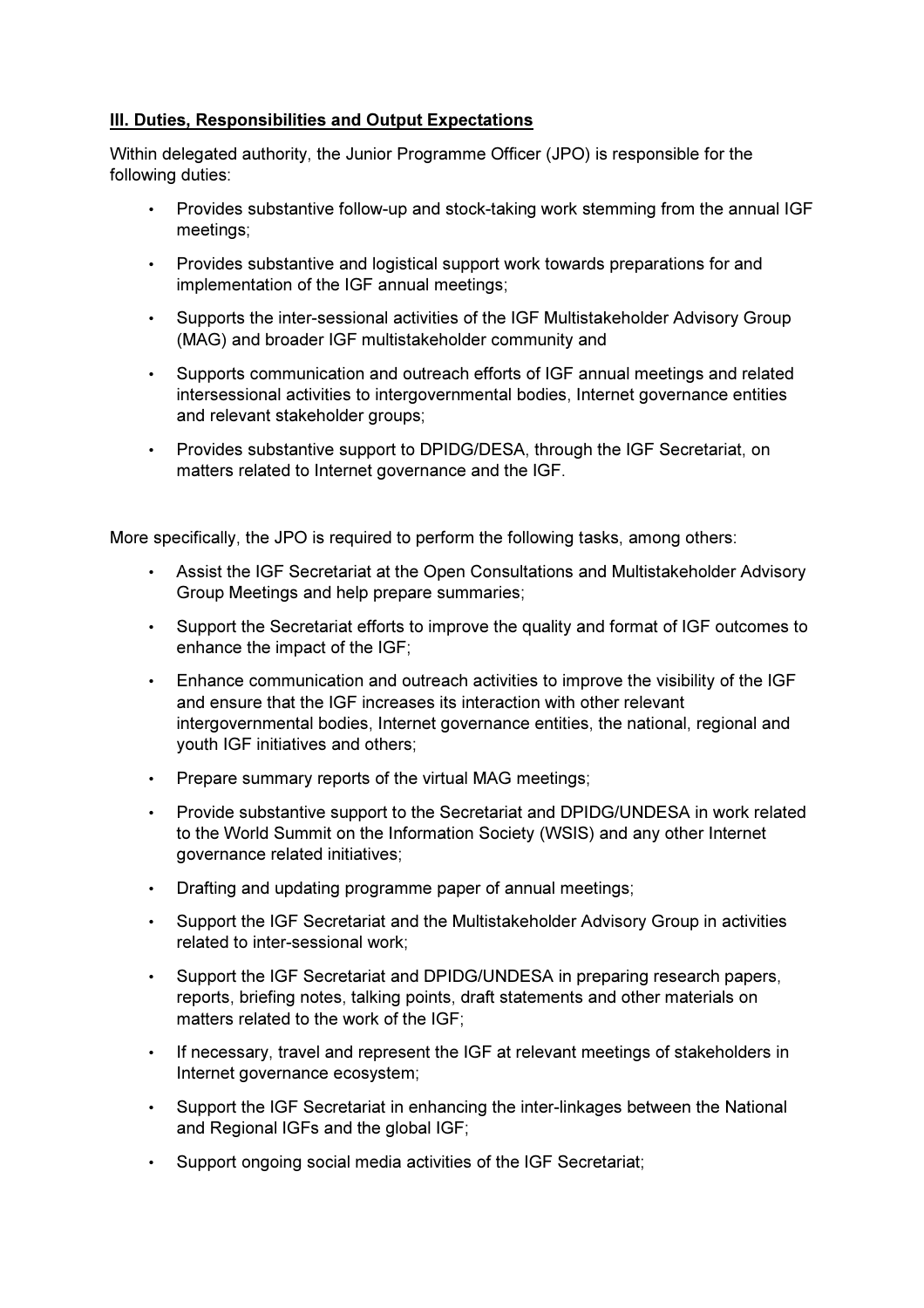• Support the IGF Secretariat in any new inter-sessional work required and requested by the MAG and broader IGF community after consultations.

#### IV. Qualifications and Experience

#### Education:

Master's degree in any of the following business/public administration, international relations, journalism, communication, management, computer and information science or a related field.

#### Work experience:

A minimum of 2 years of relevant professional work experience in Internet governance related processes is required. Knowledge of issues on Information and Communication Technologies for development and current internet governance issues; excellent editing, writing and communication skills in the English language; and experience and strong knowledge on uses of new social media for public communication in international organizations.

#### Languages:

English and French are the working languages of the UN Secretariat. For this position, fluency in English is required. Knowledge of another UN official language is an advantage.

#### Other skills:

Experience in the use of computers and proficiency in office software packages, good knowledge and experience in handling of web-based management systems.

#### UN competencies:

PROFESSIONALISM: Shows pride in work and in achievements; Demonstrates professional competence and mastery of subject matter; Is conscientious and efficient in meeting commitments, observing deadlines and achieving results; Is motivated by professional rather than personal concerns; Shows persistence when faced with difficult problems or challenges; Remains calm in stressful situations.

COMMUNICATION: Speaks and writes clearly and effectively; Listens to others, correctly interprets messages from others and responds appropriately; Asks questions to clarify, and exhibits interest in having two-way communication; Tailors language, tone, style and format to match the audience; Demonstrates openness in sharing information and keeping people informed.

TEAMWORK: Works collaboratively with colleagues to achieve organizational goals; Solicits input by genuinely valuing others' ideas and expertise; is willing to learn from others; Places team agenda before personal agenda; Supports and acts in accordance with final group decision, even when such decisions may not entirely reflect own position; Shares credit for team accomplishments and accepts joint responsibility for team shortcomings.

CREATIVITY: Actively seeks to improve programmes or services; Offers new and different options to solve problems or meet client needs; Promotes and persuades others to consider new ideas; Takes calculated risks on new and unusual ideas; thinks "outside the box"; Takes an interest in new ideas and new ways of doing things; Is not bound by current thinking or traditional approaches.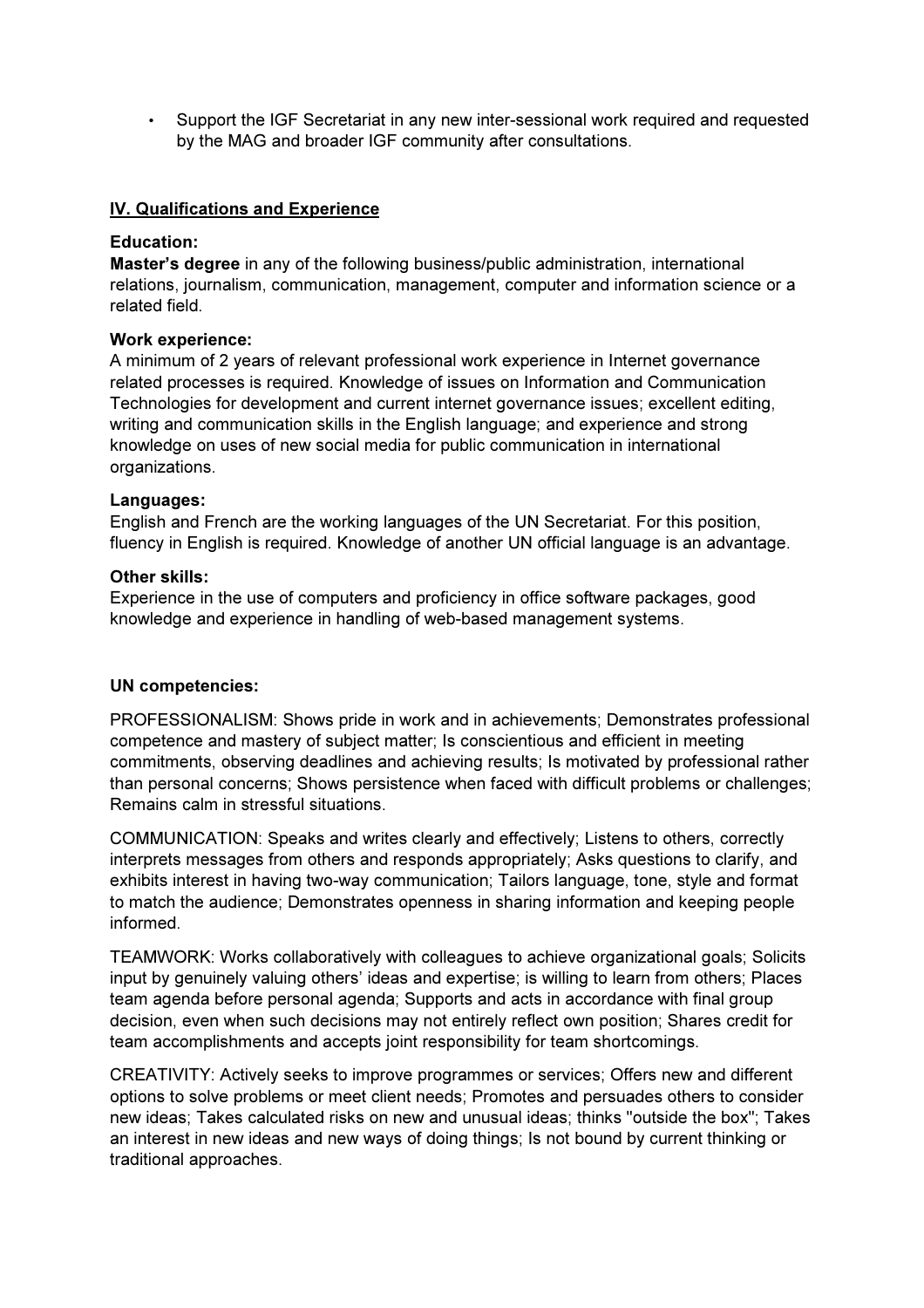COMMITMENT TO CONTINUOUS LEARNING: Keeps abreast of new developments in own occupation/profession; Actively seeks to develop oneself professionally and personally; Contributes to the learning of colleagues and subordinates; Shows willingness to learn from others; Seeks feedback to learn and improve.

## Workforce Diversity

The United Nations believes that an inclusive culture attracts the best talent and encourages all qualified applicants, regardless of gender, disability, sexual orientation, cultural or religious backgrounds, to apply.

## V. Learning Elements

On completion of the assignment, the JPO will have/ be able to:

- Unique opportunity to work in the field of Internet Governance/Digital cooperation learning the issues and interacting with the stakeholders.
- Apply rules and procedures of multilateral cooperation in general and multistakeholder processes, in particular:
- Better understand Internet governance issues
- Draft position papers, studies, reports and summaries
- Better understand the role of all stakeholders (government, civil society, private sector in Internet governance arrangements)
- Exchange information and capabilities with participants in the IGF.

## VI. Background Information

The Internet Governance Forum is one of the most significant outcomes of the World Summit on Information Society (WSIS), which was held in two phases in Geneva, 2003, and in Tunis, 2005. The IGF mandate stems from a request in paragraph 67 of the Tunis Agenda for the Information Society for the Secretary-General of the United Nations to convene a new forum for multi-stakeholder Internet policy dialogue to discuss the main public policy issues related to Internet governance in order to foster the sustainability, robustness, security, stability and development of the Internet.

A small secretariat, was established in 2006 to support the carrying out of this mandate and is located at the United Nations Office at Geneva (UNOG), Switzerland and a related Trust Fund was set up under the responsibility of the Department of Economic and Social Affairs (DESA)/ Division for Public Institutions and Digital Government and its activities are outlined in the IGF project document:

https://www.intgovforum.org/multilingual/index.php?q=filedepot\_download/4099/516

The secretariat currently consists of four (4) international staff members.

2021 brings in new challenges and initiatives with the continued effects of the COVID-19 pandemic, responses to the Secretary-General's Roadmap for Digital Cooperation1, the IGF midterm review and increased focus on environmental effects and the youth.